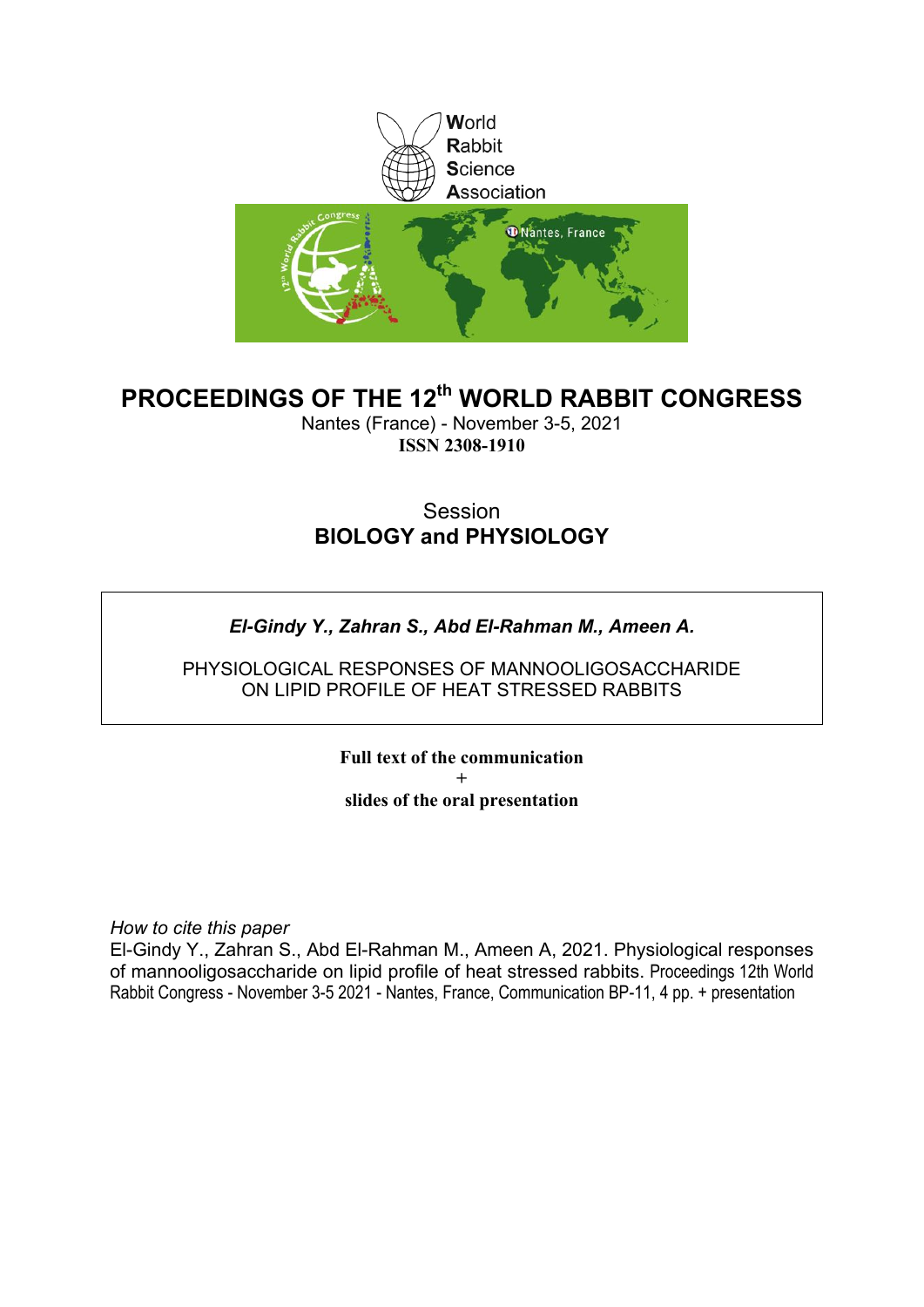#### **PHYSIOLOGICAL RESPONSES OF MANNOOLIGOSACCHARIDE ON LIPID PROFILE OF HEAT STRESSED RABBITS**

#### **El-Gindy Y.\*, Zahran S., Abd El-Rahman M., Ameen A.**

Dept. of Animal and Fish Production, Faculty of Agriculture (Saba Basha), University of Alexandria, 21531-Bolkley- Alexandria, Egypt \*Corresponding author: prof.yass\_gendy@yahoo.com

#### **ABSTRACT**

Heat stress in Egypt is one of the major constraints affecting growing rabbit productivity and impairs health. Every chance should be made to ameliorate the heat affects. The objective of this work was to determine the physiological effects of supplementing Mannooligosaccharide (MOS) on hematology, immunity, antioxidant and lipid profile of heat stressed growing V-line rabbits. A total number of 80 V-line rabbits at 4 weeks old with average initial live body weight of 765.46g were exposed to temperatures 29.3-35.3°C, humidity 55-70% and Temperature Humidity Index 27.22-33.53. Rabbits divided into four groups (n=20 rabbits/group), in a completely randomized design. The first group received basal diet free of MOS. The second, third and fourth groups were fed diets containing 0.5, 1.0 and 1.5% MOS/kg diet, respectively. The results reveal that final body weight and high-density lipoprotein (HDL) were improved by all MOS treatments; however, respiration rate and rectum temperature through two months were significantly decreased by MOS supplementation. MOS diets significantly lowers the level of serum cholesterol and total lipids, however, it had numerically increasing effect on serum total antioxidant capacity (TAC) with a significant decreasing on serum malonaldehyde (MAD) as compared with control group. Sheep RBCs titer at  $7<sup>th</sup>$  day was better by MOS treatments. The study could help to improved heat tolerance, lipid profile and immune status of growing heat stressed V-line rabbits by providing MOS.

**Key words**: rabbit, MOS, immunity, heat stress, lipid profile

#### **INTRODUCTION**

Climate change is one of the major threats to the animal industry in Egypt, where the temperature in different seasons varies. High ambient temperature has negatively effects on physiological and hematological parameters; enzymatic reactions and antioxidant status, in addition to immunity responses of rabbit (Okab *et al.,* 2008) especially growing one. Also, the ban of antibiotic growth promoters was strategy steps to dealing with antibiotic resistance. At same time, high performing rabbit production challenge the health of the rabbits. The rabbit is susceptible to enteric diseases, mostly after weaning especially under heat stress. For this reason, several studies have been accomplished to find alternatives to replace dietary antibiotics (Eiben *et al.,* 2008). Oligosaccharides as prebiotics are a class of carbohydrates that are not absorbed or digested in the small intestine of animals, but readily fermented by the intestinal microflora. This may result in changes in this flora, thereby increasing the number of beneficial micro-organisms, while repressing the harmful bacteria (Quigley, 2004). Also, MOS enhances immunizing function, promotes animal growth, protects intestinal tract health and improves animal products quality and security. Therefore, the aim of the present study was to determine the effect of MOS as natural growth promoters on physiological and hematological parameters, lipid profile and antioxidant status of growing V-line rabbits under heat stress.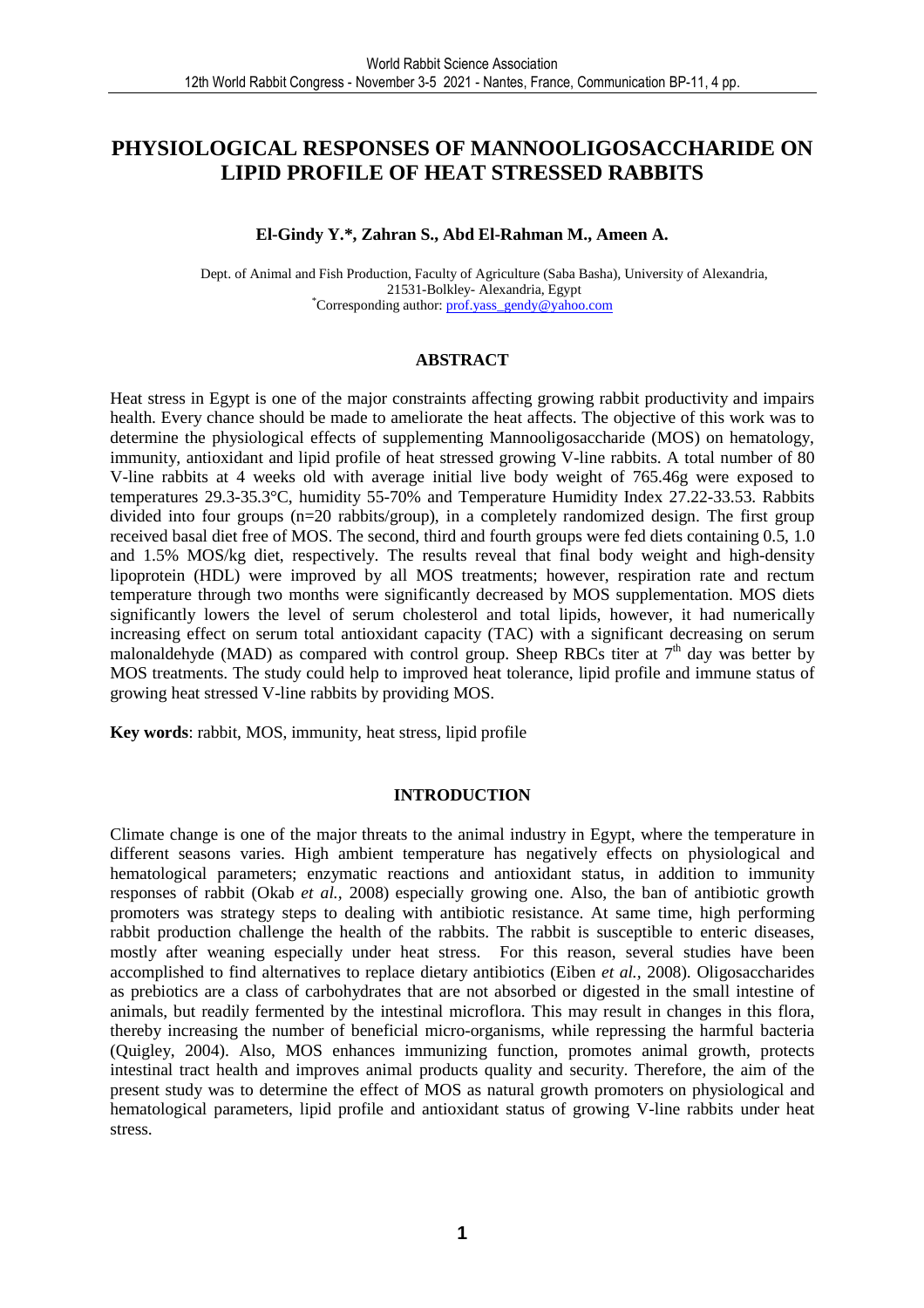#### **MATERIALS AND METHODS**

A total number of 80 V-line rabbits at 4 weeks old with an average initial live body weight of 765.46g were divided into four groups (n=20 rabbits/group). Each group was subdivided into ten replicates with two rabbits each in a completely randomized design. Rabbits fed a basal diet containing 17.0 % crude protein and 2650 kcal digestible energy / kg diet, Ingredients of experimental diets are shown in Table 1. The first group received basal diet free of MOS. The second, third and fourth groups were fed diets containing 0.5, 1.0 and 1.5% MOS/kg diet, respectively. The experiment lasted for eight weeks. All cages were provided with a manual feeder, and clean fresh water was available continuously through an automatic system of nipple drinkers. Rabbits were exposed to temperature 29.3- 35.3°C, humidity 55-70% and Temperature Humidity Index 27.22-33.53 units as moderate to severe heat stress.

| Table 1: Ingredients of experimental diets |         |
|--------------------------------------------|---------|
|                                            | Control |

|                       | Control | MOS 0.5% | MOS 1% | MOS 1.5 % |
|-----------------------|---------|----------|--------|-----------|
| Ingredients $(\% )$ : |         |          |        |           |
| Yellow corn           | 19      | 19       | 19     | 19        |
| Wheat bran            |         | 10.5     | 10     | 9.5       |
| Barley                | 17.2    | 17.2     | 17.2   | 17.2      |
| Clover hay            | 33      | 33       | 33     | 33        |
| Soy bean meal (44%CP) | 15      | 15       | 15     | 15        |
| Molasses              |         | 3        | 3      |           |
| DI-calcium phosphate  |         |          |        |           |
| L-lysine              | 0.1     | 0.1      | 0.1    | 0.1       |
| DI-Methionine         | 0.1     | 0.1      | 0.1    | 0.1       |
| Premix <sup>1</sup>   | 0.3     | 0.3      | 0.3    | 0.3       |
| Salt                  | 0.3     | 0.3      | 0.3    | 0.3       |
| <b>MOS</b>            |         | 0.5      |        | 1.5       |

<sup>1</sup>Premix contained: Vit A.2000.000 IU; E 10mg; B1 400 mg; B2\* 1200mg; B6 400mg; B12 10 mg; D3 180000 IU; Colin chloride 240 mg; Pantothenic acid 400 mg; Niacin 1000mg; Folic acid 1000 mg; Biotin 40 mg; Manganese 1700 mg; Zinc 1400 mg; Iron 15 mg; Copper 600 mg; Selenium 20 mg; Iodine 40 mg and Magnesium 8000 mg.

Rabbits kept under the same hygienic during the experimental period, they provided with 14 h of light daily. Ten rabbits of each treatment used to measure each of rectum temperature and respiration rate (monthly), cell blood count (RBCs, WBCs, PCV, Hb) at the end of experiment. All biochemical traits of blood serum were determined using commercial kits (Diamond Diagnostics, Halliston, MA, USA). Ten rabbits of each treatment were immunized with 0.1 ml of 2.5% sheep red blood cells (SRBCs) via the marginal ear vein at 15 days after starting the dietary treatment supplementation, to measure antibody titer to SRBCs (Nelson *et al.,* 1995). Data were analyzed using one-way ANOVA of GLM procedure of SAS® (SAS, 2000). Significant differences between means were detected using mew Duncan multiple range test (Duncan, 1955).

#### **RESULTS AND DISCUSSION**

Results presented in Table 2 indicated that final body weight were increased as affected by MOS treatments, although decrease the total feed intake of two highest MOS doses treatments  $(1\&1.5\%)$ ; however, thermoregulatory parameters (Fig. 1) such as respiration rate and rectum temperature were significantly (P<0.05) decreased by MOS supplementation as compared with the control group, which suggests that it mitigates the adverse effects of thermal stress on heat stressed rabbits. Providing Bio-Mos® improved final body weight compared to control (Fonseca *et al.,* 2004). This may be attributed to that Bio-Mos® induced longer villi and increased absorption area compared to the control (Pinheiro *et al.*, 2004). Serum TAC and Sheep RBCs titers at  $14<sup>th</sup>$  d. (Fig. 2) were numerically increased by treatments. While, serum MAD was significantly decreased by MOS treatments. Sheep RBCs titers at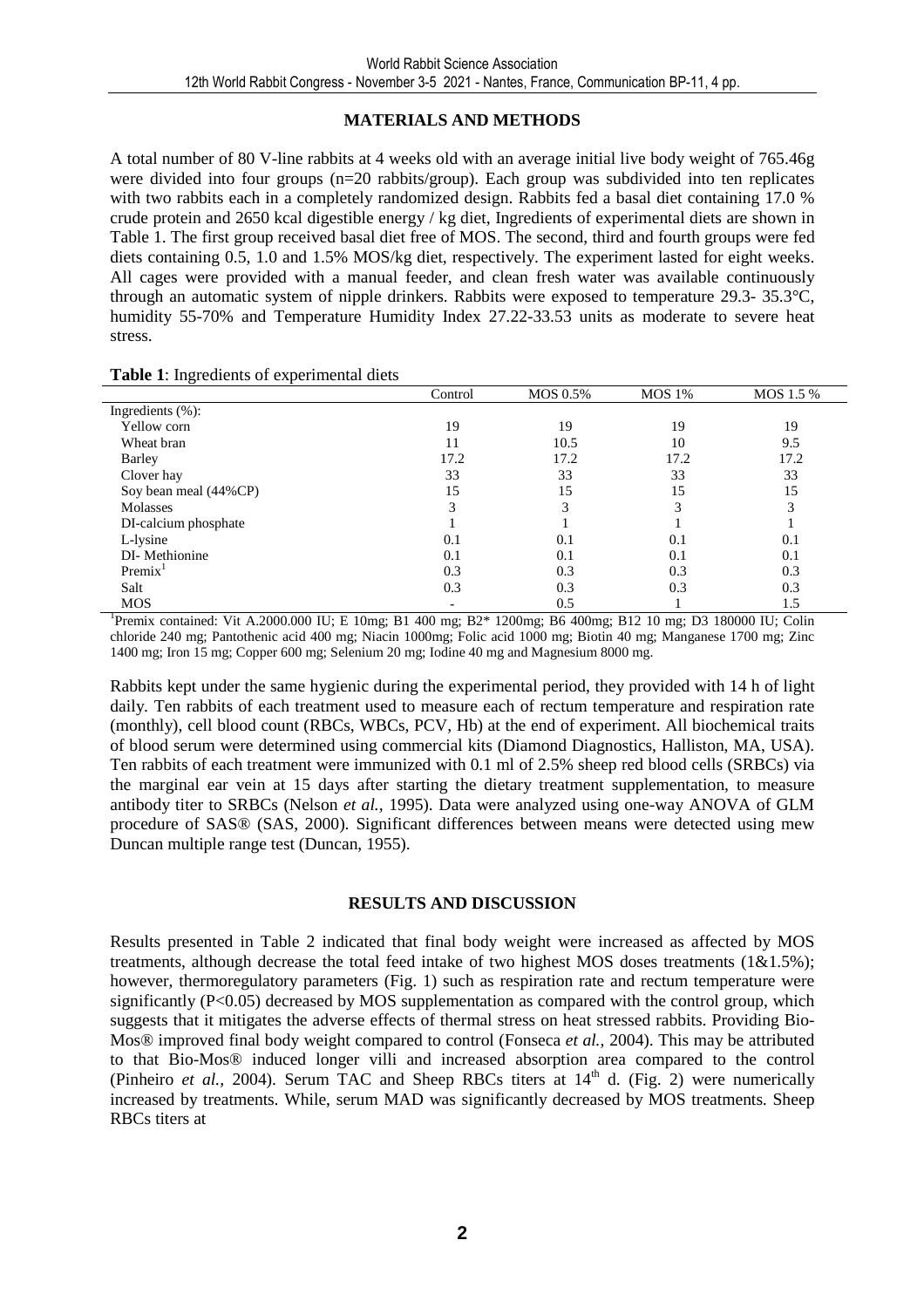| Parameters            | Control              | MOS 0.5%             | <b>MOS</b> 1%        | MOS 1.5%             | <b>SEM</b> | P value |
|-----------------------|----------------------|----------------------|----------------------|----------------------|------------|---------|
| Initial BW $(g)$      | 761.85               | 776.00               | 754.00               | 770.00               | 9.32       | 0.856   |
| Final BW $(g)$        | 1505.00 <sup>B</sup> | 1595.20 <sup>A</sup> | $1609.50^{\text{A}}$ | $1605.00^{\text{A}}$ | 14.10      | 0.023   |
| TotaL Feed intake (g) | 2934.70 <sup>A</sup> | 2848.90 <sup>A</sup> | $2637.90^8$          | $2723.80^{\text{B}}$ | 22.23      | 0.001   |
| $Hb$ (mg/dl)          | 10.30                | 10.64                | 10.46                | 10.44                | 0.08       | 0.606   |
| WBCS (103/mm3)        | $5.36^{\rm B}$       | 6.62 <sup>A</sup>    | 6.58 <sup>A</sup>    | 5.80 <sup>B</sup>    | 0.15       | 0.003   |
| RBC (106/mm3)         | 3.58                 | 3.56                 | 3.50                 | 3.51                 | 0.05       | 0.925   |
| PCV %                 | 31.42                | 33.28                | 33.04                | 33.05                | 0.43       | 0.397   |
| Chol. $(mg/dL)$       | $94.60^{\text{A}}$   | $77.30^{\rm B}$      | $81.76^{\rm B}$      | $61.78^{\circ}$      | 2.42       | < 0.001 |
| $TG.$ (mg/dL)         | 72.96                | 68.11                | 69.28                | 69.20                | 0.90       | 0.253   |
| $HDL$ (mg/dL)         | 19.00 <sup>B</sup>   | 20.20 <sup>A</sup>   | $20.60^{\rm A}$      | 20.80 <sup>A</sup>   | 0.20       | 0.005   |
| $LDL$ (mg/dL)         | $26.40^{\rm A}$      | $25.92^{\text{A}}$   | $22.80^{\rm B}$      | $23.00^{\rm B}$      | 0.47       | 0.004   |
| HDL/LDL               | 1.06 <sup>B</sup>    | 1.10 <sup>B</sup>    | 1.18 <sup>A</sup>    | 1.19 <sup>A</sup>    | 0.01       | < 0.001 |
| $T.$ Lipid (mg/dL)    | $317.40^{\text{A}}$  | $241.60^{\rm B}$     | $252.40^{\rm B}$     | $231.00^{\rm B}$     | 6.47       | < 0.001 |

**Table 2**: Effect of different levels of MOS on body weight (BW), hematology and lipid profile of heat stressed growing rabbits.

a- c Means in the same row having different letters are significantly different (P≤0.05). Hb= hemoglobin; WBCs=White blood cell; RBCs= red blood cell; PCV= packed cell volume; Chol..= cholesterol; TG= triglyceride; HDL=High density lipoprotein; LDL= low density lipoprotein; T. lipid= total lipid.

7th d. significantly improved with MOS groups. All MOS diets (Tab. 1) significantly ( $P \le 0.05$ ) lowers the level of serum total lipids and cholesterol and significantly increased HDL, however, 1 and 1.5% MOS treatments had a significant decreasing effect on LDL with significantly increased on HDL/LDL as compared with the control group. WBCs significantly ( $P \le 0.01$ ) increased by 0.5 and 1% MOS supplementation compared to control group.



**Figure 1**. Effect of different levels of MOS on (*on the left*)) Respiration rate (RR) and Rectum temperature (RT) during 1st & 2nd month, and (*on he right*) antioxidant: Total antioxidant (TAC) mm/L and Malonaldehyde (MAD) nmol/ml of heat stressed rabbits. The same color of bar having different letters are significantly different (P≤0.05).

Mannooligosaccharide at levels 0.1, 0.2 and 0.3% in broiler diet stimulating the humoral immunity against AIV vaccine and increased antibody titers (Tohid *et al.,* 2010). The primary antibody response against sheep red blood cell was significantly  $(P < 0.05)$  increased by supplemental MOS (Jahanian et a., 2015). Also, MOS significantly decreased both plasma total lipids and cholesterol ( $P \le 0.05$ ) (Radwan and Abdel-Khalek, 2007).

.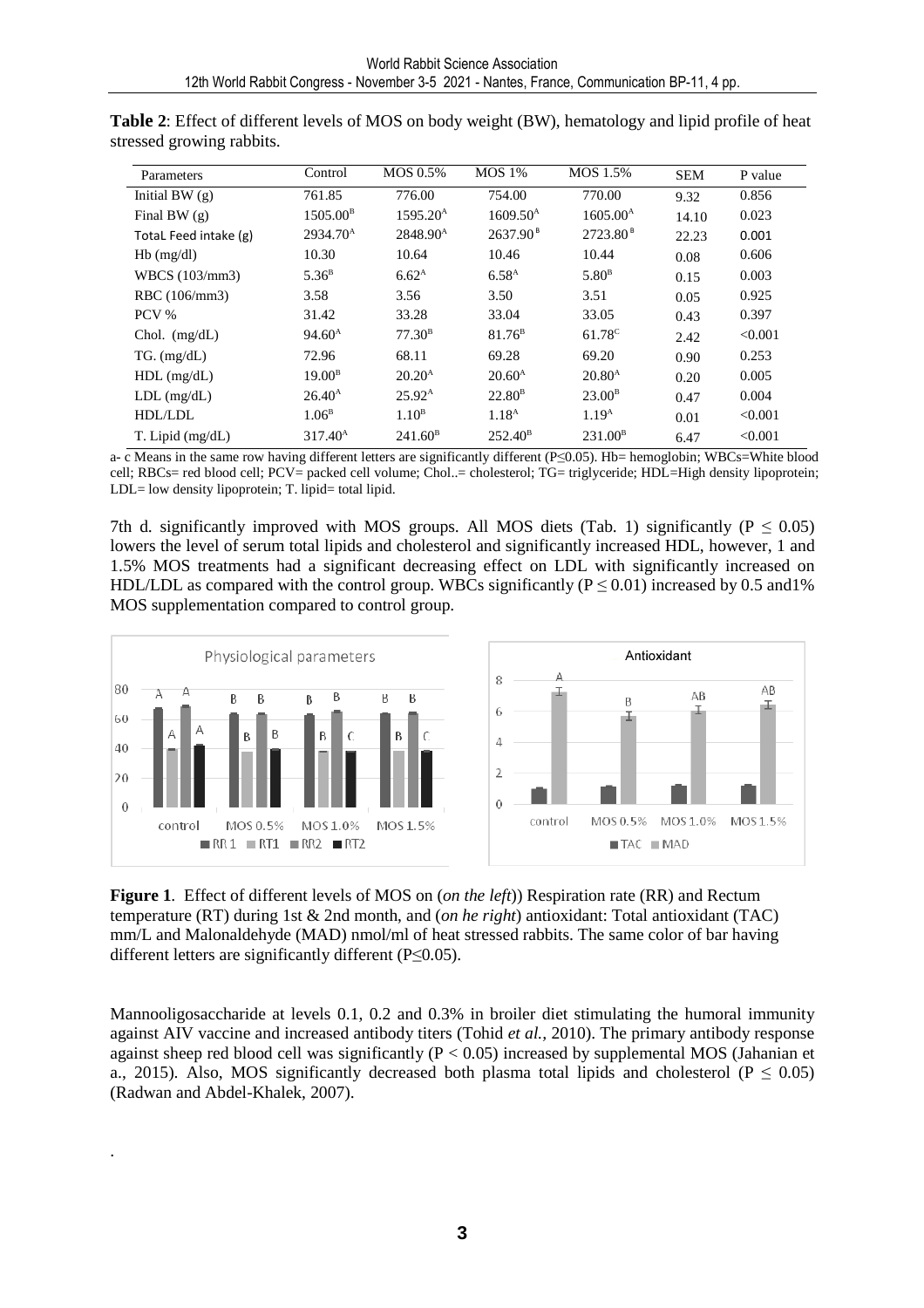

**Figure 2**. Effect of different levels of MOS on sheep RBCs titers at 7th and 14th day of heat stressed rabbits. A-B Means in the same color of bar having different letters are significantly different (P≤0.05).

#### **CONCLUSIONS**

It is well demonstrated in the present study that the consumption of MOS has positive effects on rabbits' performance, had a beneficial effect on blood lipid regulation which was demonstrated to be ascribed to their thermoregulatory parameters.

#### **REFERENCES**

Duncan D. B. 1955. Multiple ranges and multiple f-test, *Biometries 11: 1-42.* 

- Eiben C., T. Gippert K. Codor-surmann K., Kustos 2008. Feed additive as they affect the fatting performance of rabbits. *9th world Rabbit Congress. June 1-3, Verona, Italy.*
- Fonseca A.P., Falcão L., Kocher A.,Spring P.2004. Effect of dietary mannan oligosaccharides in comparison to oxytetracyclin on performance of growing rabbits. *Proc. 8th World Rabbit Congress, Mexico, pp. 829–833.*
- Jahanian R ., Ashnagarm M. 2015 . Effect of dietary supplementation of mannan-oligosaccharides on performance, blood metabolites, ileal nutrient digestibility, and gut microflora in Escherichia coli-challenged laying hens. Poultry Science, 94:2165–2172 http://dx.doi.org/10.3382/ps/pev180.
- Okab A. B., El-Banna S. G., Koriem A. A. 2008. Influence of environmental temperatures on some physiological and biochemical parameters of male New-Zealand rabbits. *Slovak Journal of Animal Science, 41:12–19.*
- Pinheiro V., Mourão J., Alves A. Rodrigues M., Saavedra M. 2004. Effect of zinc bacitracin on performance, digestibility and caecal development of growing rabbits. *Proc. 8th World Rabbit Congress, Mexico, pp. 942–947*.
- Quigley, J. (2004). Oligosaccharides as nutriceuticals for calves. Calfnotes.com. pp. 1–2.
- Radwan N. L., Abdel-Khalek A. M. 2007. Response of summer stressed growing rabbits to some dietary growth promoters. *Proc. of the 13th International Conggress In Animal Hygiene, Tartu, Estonia, 17-12 June. pp. 350-358.*

SAS Institute, 2000. SAS/STAT User Guide: Statistic. *SAS Institute Inc., Cary, NC, USA.* 

- Tohid T., Hasan G., Alireza T. 2010. Efficacy of mannanoligosaccharides and humate on immune response to Avian Influenza (H9) disease vaccination in broiler chickens. Veterinary Research Communications, 34:709–717.
- Nelson N.A., Lakshmanan N., Lamont S. J. 1995. Sheep red blood cell and Brucella abortus antibody responses in chickens selected for multitrait immunocompetence. *Poultry Science, 74:1603-1609.*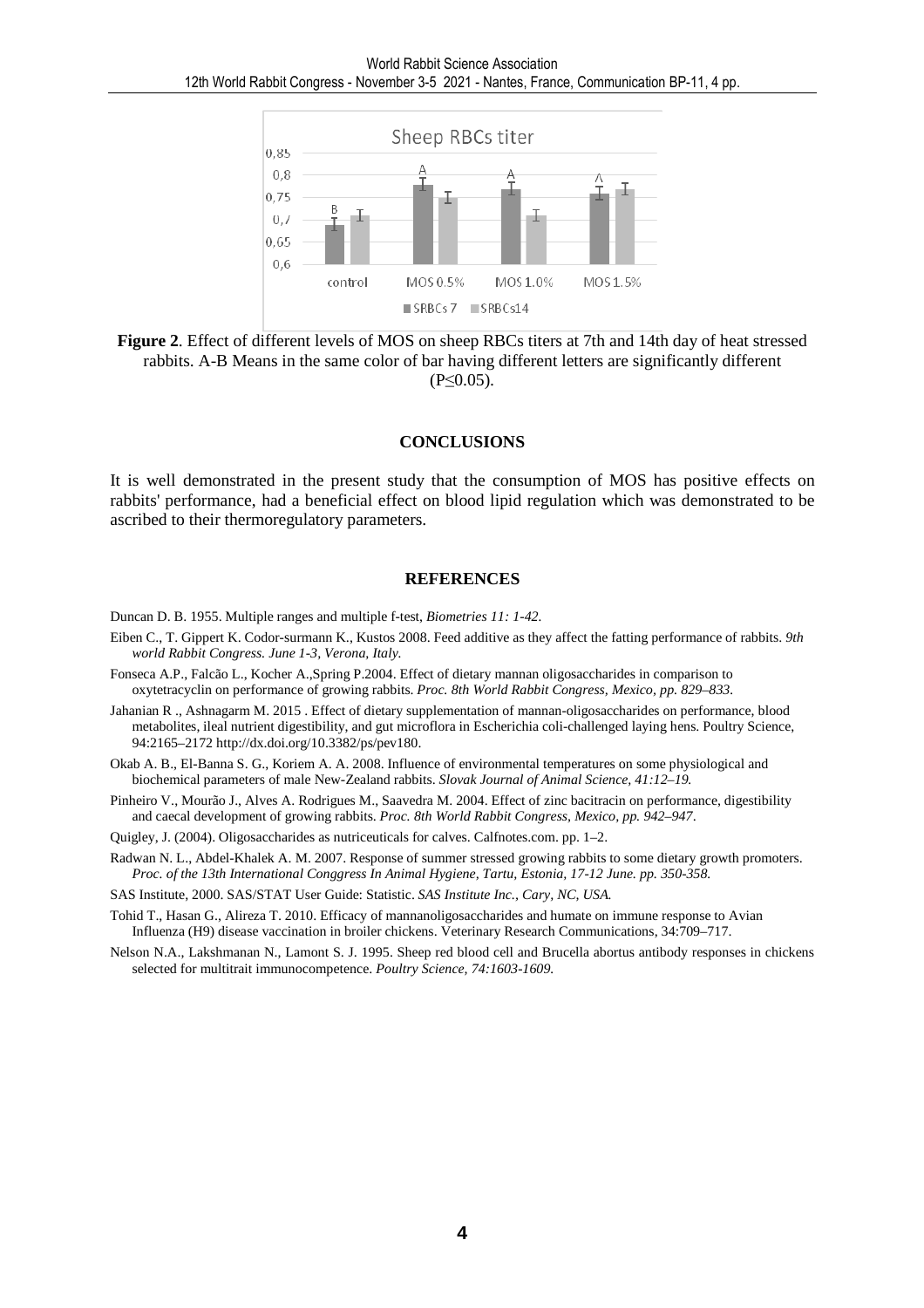

## **PHYSIOLOGICAL RESPONSES OF MANNOOLIGOSACCHARIDE ON LIPID PROFILE OF HEAT STRESSED RABBITS**

**El-Gindy Y.\*, Zahran S., Abd El-Rahman M., Ameen A.**

**Dept. of Animal and Fish Production, Faculty of Agriculture (Saba Basha),** 

**University of Alexandria, 21531-Bolkley- Alexandria, Egypt** 

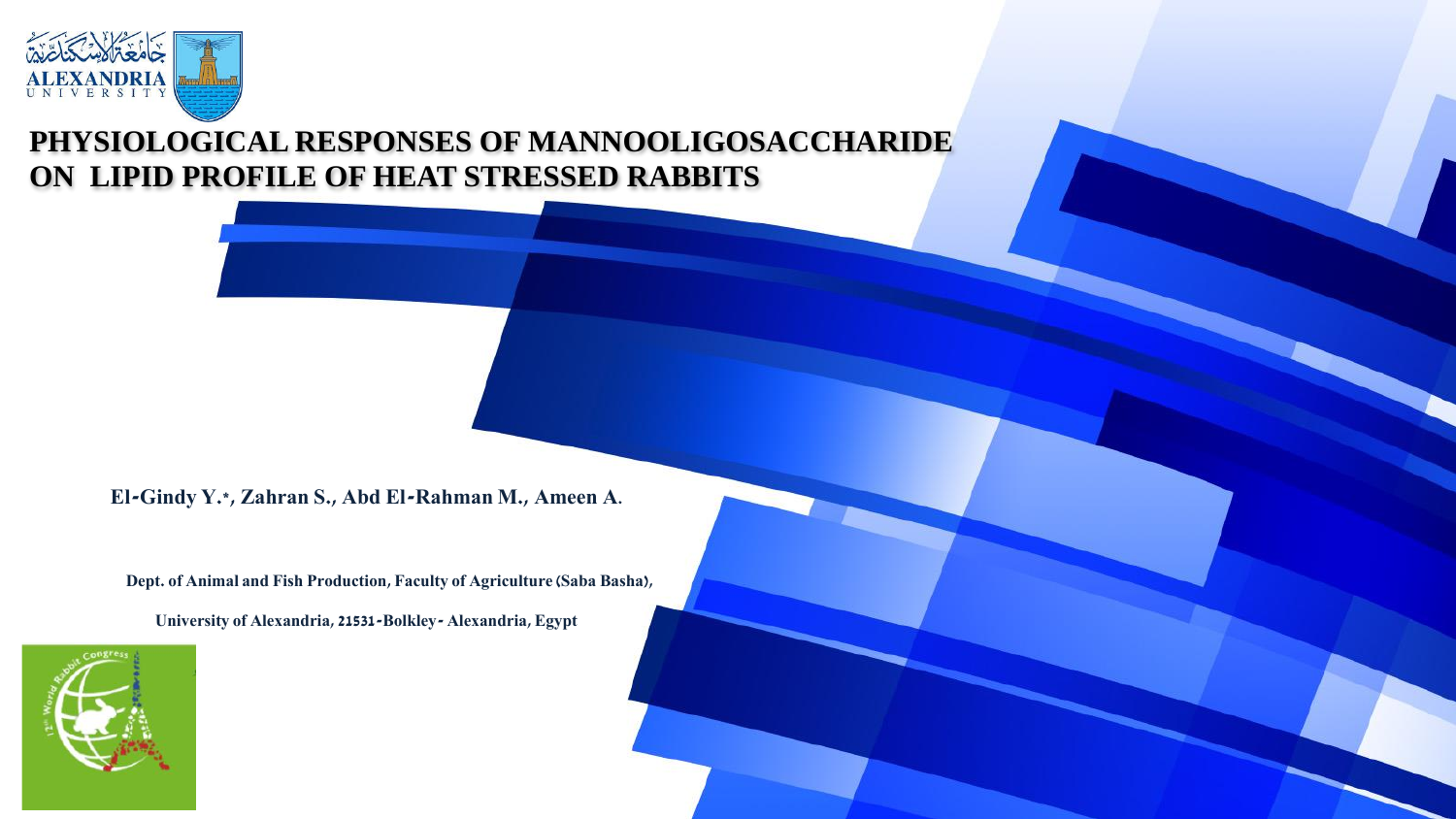## Climate change and heat stress have a negative effect on

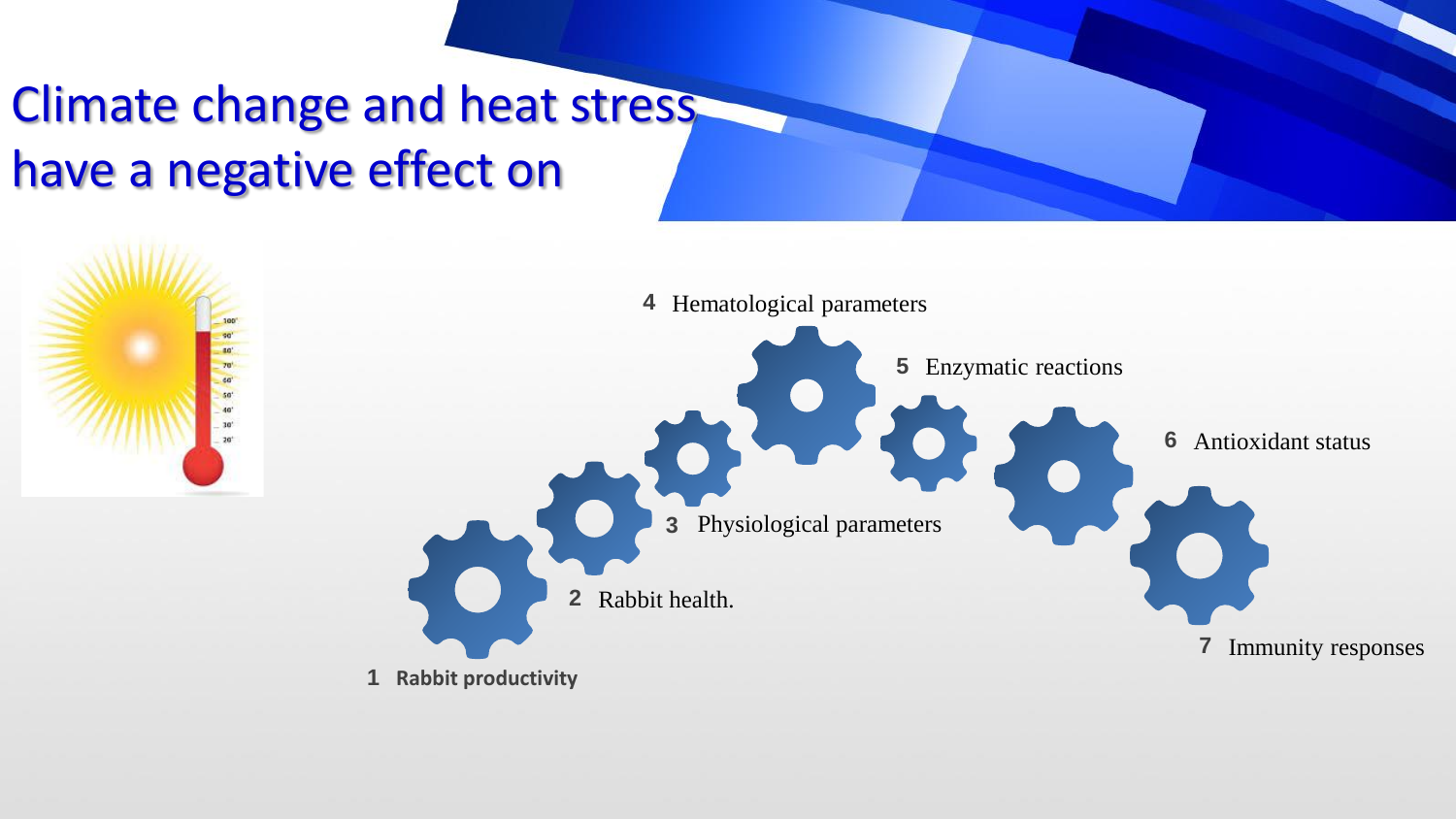## **MANNOOLIGOSACCHARIDE**

- Oligosaccharides as prebiotics are a class of **carbohydrates** that are not **absorbed or digested in the small intestine** of animals.
- **Mannooligosaccharide** can changes intestinal flora and microflora, by increasing the number of **beneficial micro-organisms** and repressing the harmful bacteria
- MOS enhances **immunizing function**, promotes **animal growth**, **protects intestinal tract health** and **improves animal products quality** and **security**.

Therefore, the aim of the present study was to determine the physiological effects of supplementing **Mannooligosaccharide** (**MOS**) on hematology, immunity, antioxidant and lipid profile of heat stressed growing V-line rabbits as away to ameliorate the heat affects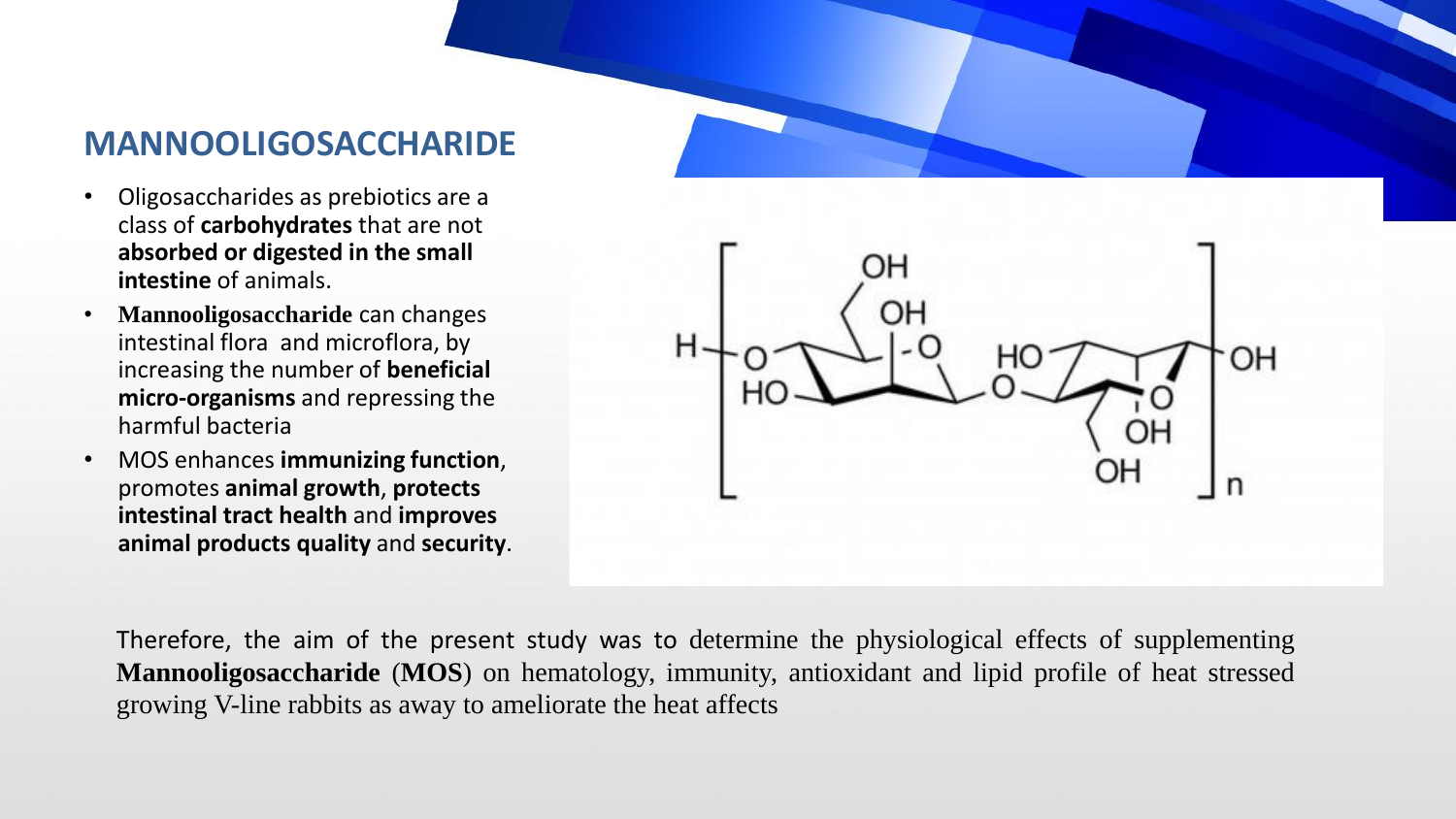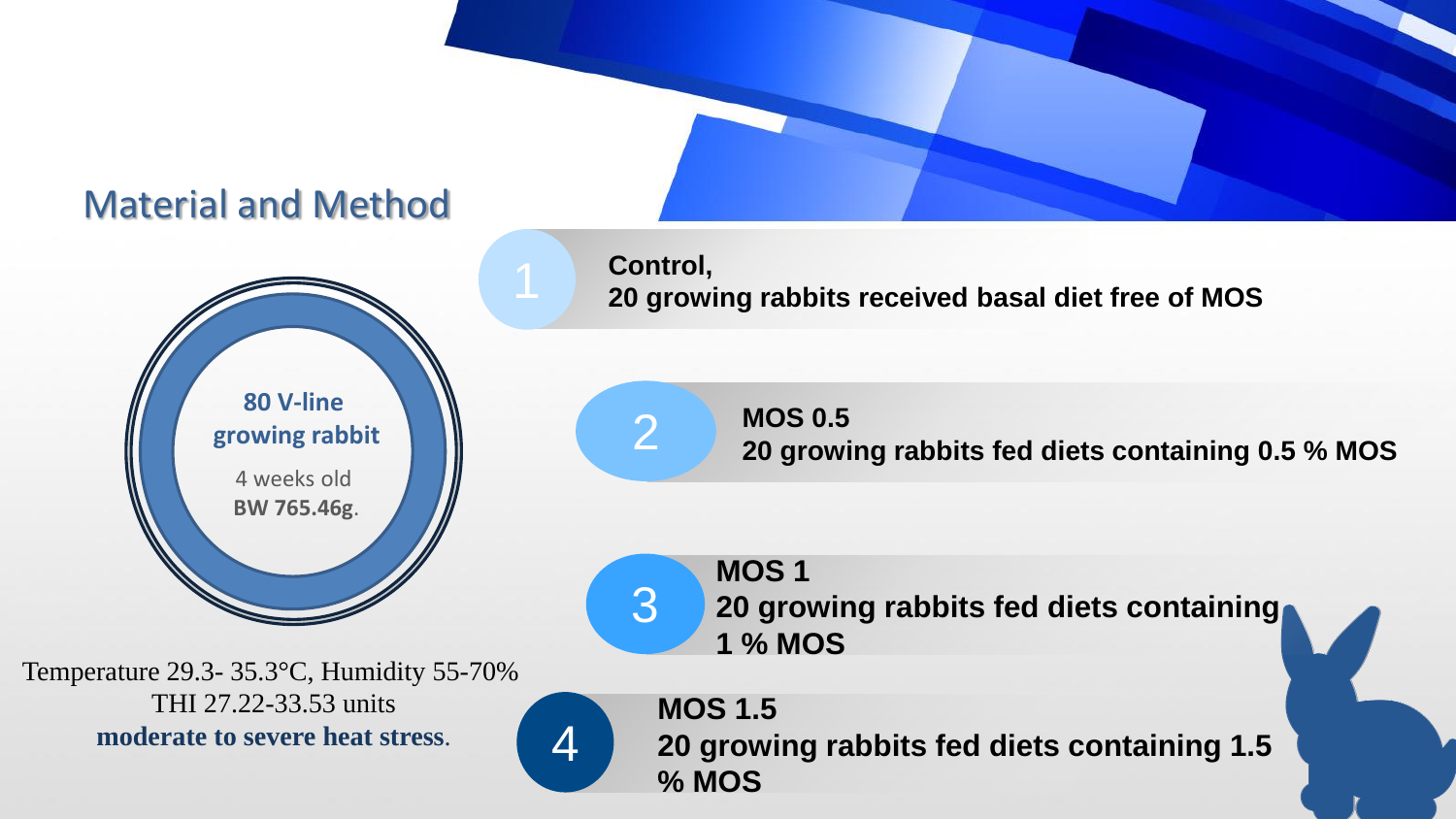

## **Significantly**

## **Significantly**

- **Final BW (g)**
- **Lipid profile (**HDL, HDL/LDL)
- **TotaL Feed intake**
- **(MOS1 &1.5 %)**
- **Lipid profile (**Chol., LDL T. Lipid
- **Immunity responses (**WBCS, SRBCs titer After 7 days)
- **Physiological responses (RR-RT)**